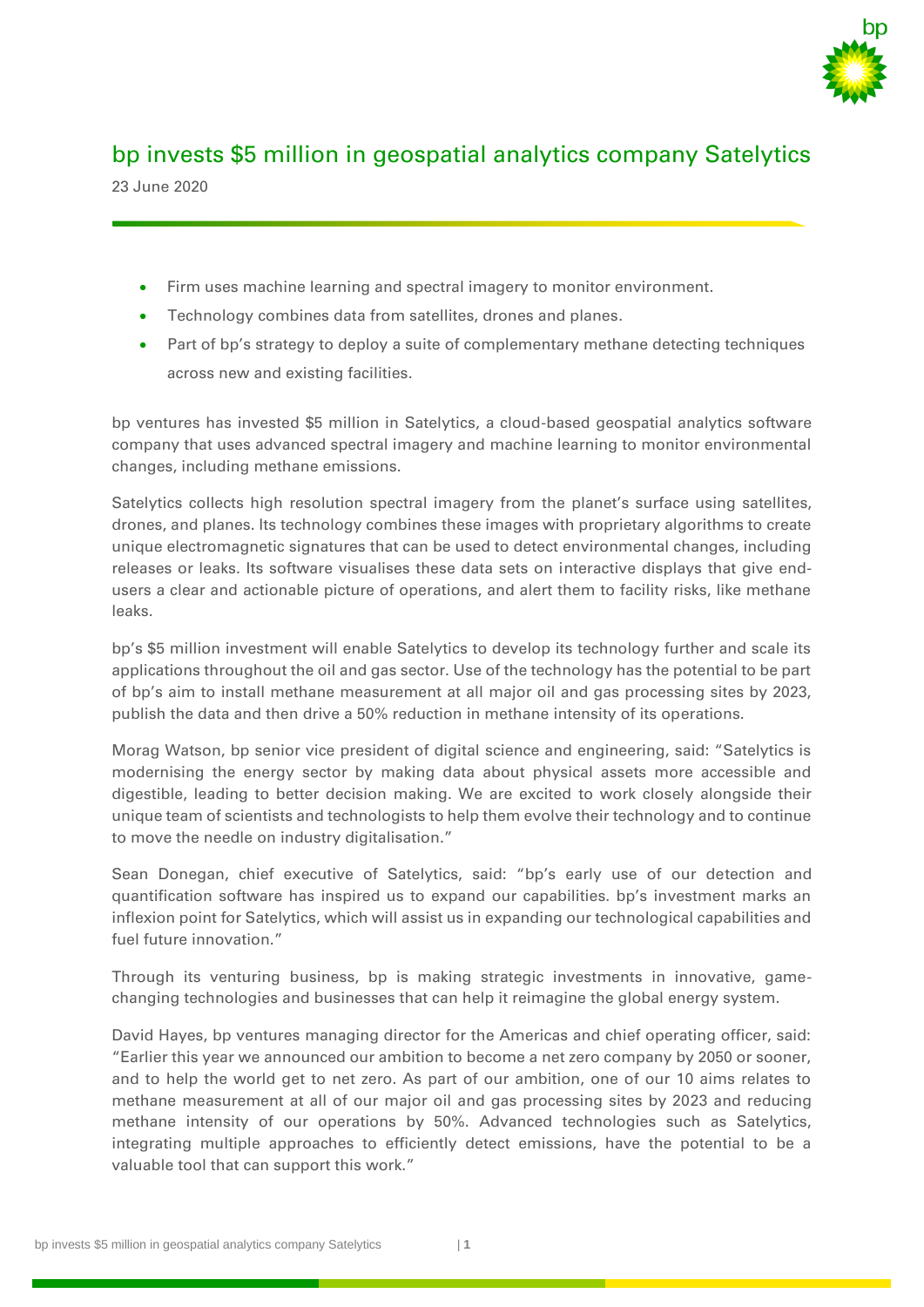## Notes to editors

### About Satelytics:

- Satelytics Inc., is a cloud-based geospatial analytics software suite.
- Multi or hyper-spectral imagery is gathered from satellites, UAV, planes, and fixed cameras, and processed to provide both alerts and qualitative results for our customers.
- Data can be gathered on up to a daily basis and results sent to customers in hours.
- This includes the specific problem, location, magnitude, and even qualitative information, which minimize cost, impact, and operational disruption for clients.

#### About bp ventures:

- bp ventures was set up more than 10 years ago to identify and invest in private, high growth, game-changing technology companies, accelerating innovation across the entire energy spectrum. Since then, bp has invested almost \$700 million in technology companies across more than 31 active investments with more than 250 co-investors.
- Venturing plays a key role in bp's strategy to tackle the dual challenge of meeting the world's need for more energy, while at the same time reducing carbon emissions.
- bp ventures focuses on connecting and growing new energy business. It makes strategic equity investments across a portfolio of relevant technology businesses including advanced mobility, low carbon and digital.
- For more information visit: bp.com/ventures.
- Shaun Healey, bp ventures Principal, will take up a director seat on the board of Satelytics.

## Further enquiries

bp press office, London: +44 (0)20 7496 4076, [bppress@bp.com](mailto:bppress@bp.com) Kekst CNC, London: +44 (0)20 3755 1630, [bpventures@kekstcnc.com](mailto:bpventures@kekstcnc.com)

## Cautionary statement

In order to utilize the 'safe harbor' provisions of the United States Private Securities Litigation Reform Act of 1995 (the 'PSLRA'), bp is providing the following cautionary statement. This press release contains certain forward-looking statements – that is, statements related to future, not past events and circumstances – which may relate to one or more of the financial condition, results of operations and businesses of bp and certain of the plans and objectives of